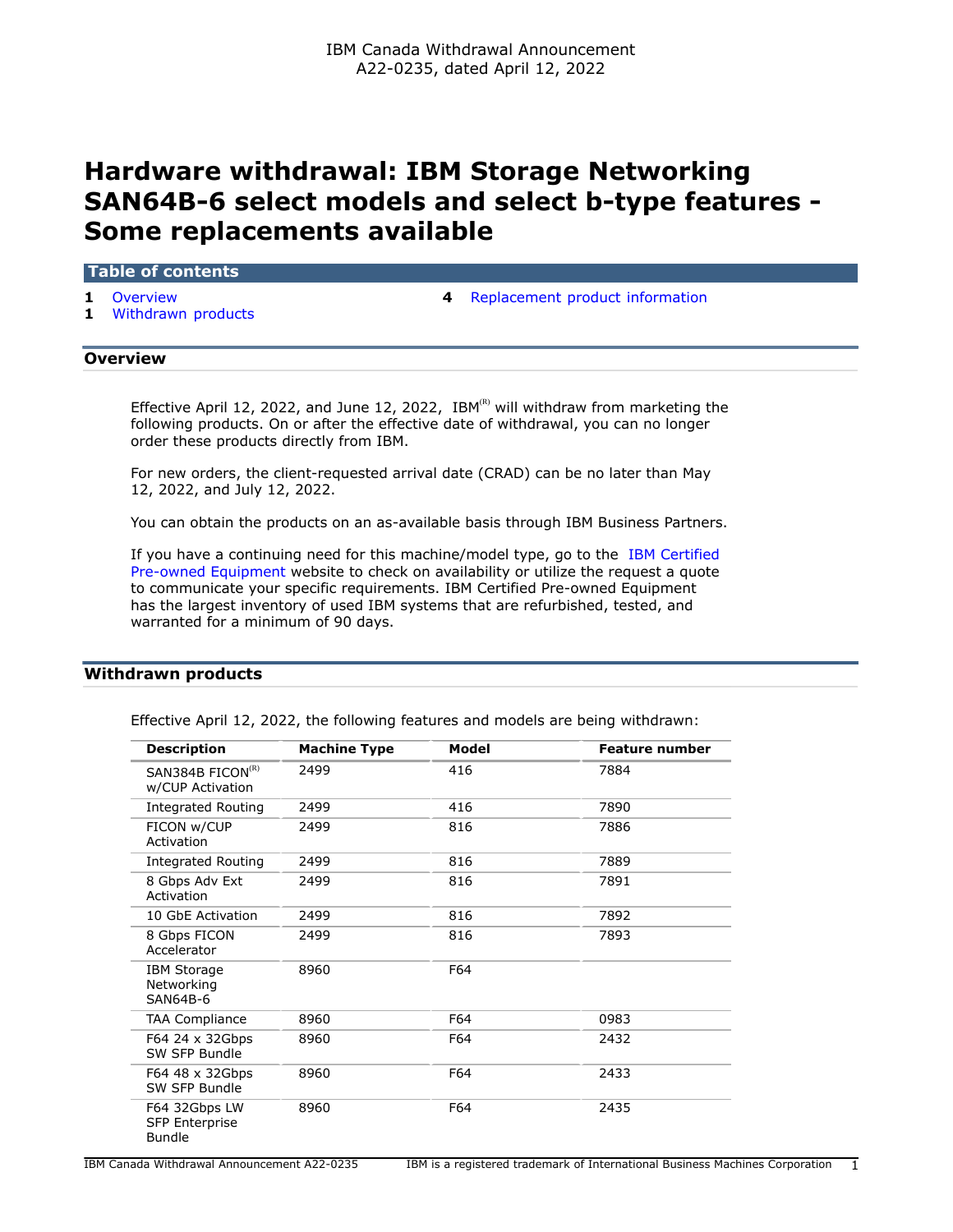| <b>Description</b>                                    | <b>Machine Type</b> | Model | <b>Feature number</b> |
|-------------------------------------------------------|---------------------|-------|-----------------------|
| F64 24 x 16Gbps<br>SW SFP Bundle                      | 8960                | F64   | 2456                  |
| 4 x 32Gbps 2km<br>QSFP                                | 8960                | F64   | 2891                  |
| Rack Indicator,<br>Rack nr1                           | 8960                | F64   | 4651                  |
| Rack Indicator,<br>Rack nr2                           | 8960                | F64   | 4652                  |
| Rack Indicator,<br>Rack nr3                           | 8960                | F64   | 4653                  |
| Desktop Install<br>Power Cord                         | 8960                | F64   | 9205                  |
| Power Cord 125V,<br>10A, 2.8M Group 1                 | 8960                | F64   | 9800                  |
| <b>PWRCORD</b><br>250V,10A,2.8M<br>GROUP2             | 8960                | F64   | 9820                  |
| <b>PWRCORD</b><br>250V,10A,2.8M<br><b>DENMARK</b>     | 8960                | F64   | 9821                  |
| <b>PWRCORD</b><br>250V,10A,2.8M<br>GROUP3             | 8960                | F64   | 9825                  |
| <b>PWRCORD</b><br>250V,10A,2.8M<br><b>ISRAEL</b>      | 8960                | F64   | 9827                  |
| <b>PWRCORD</b><br>250V,10A,2.8M<br>SWITZ.             | 8960                | F64   | 9828                  |
| <b>PWRCORD</b><br>250V,10A,2.8M<br>GROUP4             | 8960                | F64   | 9829                  |
| <b>PWRCORD</b><br>250V,10A,2.8M<br>GROUP5             | 8960                | F64   | 9830                  |
| <b>PWRCORD</b><br>250V,10A,2.8M<br>AUST., NZ          | 8960                | F64   | 9831                  |
| PWRCORD 250V,<br>10A, 2.8m<br>URUGUAY, ARGENT., PARAG | 8960                | F64   | 9834                  |
| <b>PWRCORD</b><br>250V,6A,2.8M<br>PROFCHINA           | 8960                | F64   | 9840                  |
| PDU Line Cord,<br>India                               | 8960                | F64   | 9896                  |
| Line Cord, India                                      | 8960                | F64   | 9898                  |
| Shipping and<br>Handling NC                           | 8960                | F64   | AG00                  |
| Shipping Charge                                       | 8960                | F64   | <b>AGFD</b>           |
| PureApp Gen3<br>Indicator                             | 8960                | F64   | <b>EHJD</b>           |
| Kingfisher<br>Consolidation<br>Feature - MT 8280      | 8960                | F64   | EHK <sub>2</sub>      |
| Sailfish <sub>2</sub> CF                              | 8960                | F64   | ESF <sub>0</sub>      |
| 4 x 32Gbps 2km<br>QSFP                                | 8960                | F65   | 2891                  |
| 4 x 32Gbps 2km<br>QSFP                                | 8960                | F96   | 2891                  |
| 4 x 32Gbps 2km<br>QSFP                                | 8960                | F97   | 2891                  |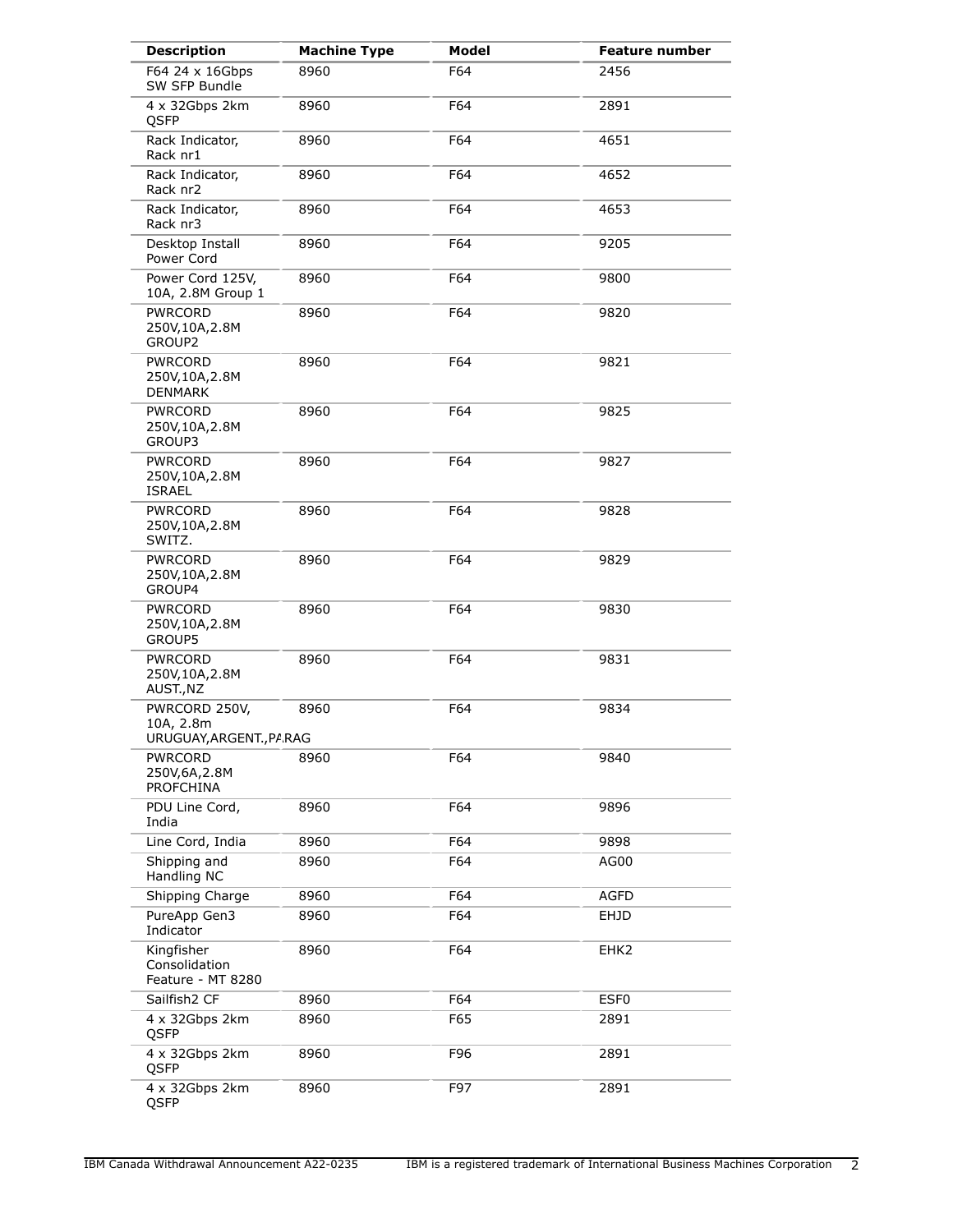| <b>Description</b>                                              | <b>Machine Type</b> | <b>Model</b>    | <b>Feature number</b> |
|-----------------------------------------------------------------|---------------------|-----------------|-----------------------|
| <b>IBM Storage</b><br>Networking<br>SAN64B-6                    | 8960                | N64             |                       |
| <b>TAA Compliance</b>                                           | 8960                | N64             | 0983                  |
| N64 24 x 32Gbps<br>SW SFP Bundle                                | 8960                | N64             | 2436                  |
| N64 48 x 32Gbps<br>SW SFP Bundle                                | 8960                | N64             | 2437                  |
| N64 24 x 16Gbps<br>SW SFP Bundle                                | 8960                | N64             | 2457                  |
| 4 x 32Gbps 2km<br>QSFP                                          | 8960                | N64             | 2891                  |
| Desktop Install<br>Power Cord                                   | 8960                | N64             | 9205                  |
| Power Cord 125V,<br>10A, 2.8M Group 1                           | 8960                | N64             | 9800                  |
| <b>PWRCORD</b><br>250V,10A,2.8M<br>GROUP2                       | 8960                | N64             | 9820                  |
| <b>PWRCORD</b><br>250V, 10A, 2.8M<br><b>DENMARK</b>             | 8960                | N64             | 9821                  |
| PWRCORD<br>250V,10A,2.8M<br>GROUP3                              | 8960                | N64             | 9825                  |
| <b>PWRCORD</b><br>250V,10A,2.8M<br><b>ISRAEL</b>                | 8960                | N64             | 9827                  |
| <b>PWRCORD</b><br>250V,10A,2.8M<br>SWITZ.                       | 8960                | N64             | 9828                  |
| <b>PWRCORD</b><br>250V,10A,2.8M<br>GROUP4                       | 8960                | N64             | 9829                  |
| <b>PWRCORD</b><br>250V, 10A, 2.8M<br>GROUP5                     | 8960                | N64             | 9830                  |
| <b>PWRCORD</b><br>250V,10A,2.8M<br>AUST., NZ                    | 8960                | N64             | 9831                  |
| PWRCORD 250V,<br>10A, 2.8m<br>URUGUAY, ARGENT., PARAG           | 8960                | N64             | 9834                  |
| <b>PWRCORD</b><br>250V,6A,2.8M<br><b>PROFCHINA</b>              | 8960                | N64             | 9840                  |
| PDU Line Cord,<br>India                                         | 8960                | N64             | 9896                  |
| Line Cord, India                                                | 8960                | N64             | 9898                  |
| Shipping and<br>Handling NC                                     | 8960                | N64             | AG00                  |
| Shipping Charge                                                 | 8960                | N64             | <b>AGFD</b>           |
| 4 x 32Gbps 2km<br>QSFP                                          | 8960                | N65             | 2891                  |
| 4 x 32Gbps 2km<br>QSFP                                          | 8960                | N96             | 2891                  |
| 4 x 32Gbps 2km<br>QSFP                                          | 8960                | N97             | 2891                  |
| 4 x 32Gbps 2km<br>QSFP                                          | 8961                | F <sub>04</sub> | 2891                  |
| Gen 6 Inter-<br>Chassis License<br>with 8x4x32Gbps<br>QSFPs 2km | 8961                | F04             | 7944                  |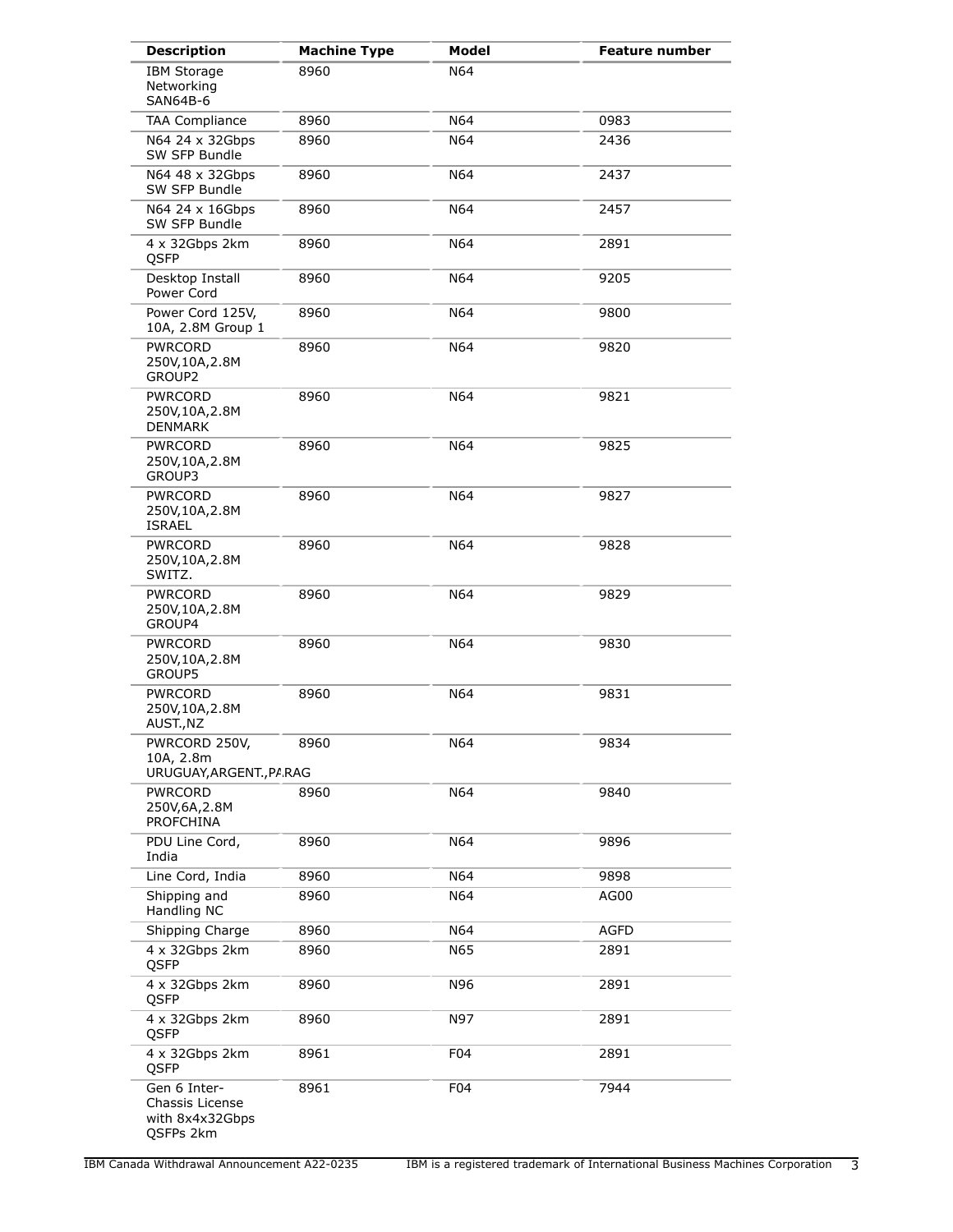| <b>Description</b>                                                     | <b>Machine Type</b> | Model      | <b>Feature number</b> |
|------------------------------------------------------------------------|---------------------|------------|-----------------------|
| G7 ICL<br>w/8x32Gbps<br>QSFPs 2km                                      | 8961                | F04        | 7986                  |
| 4 x 32Gbps 2km<br>QSFP                                                 | 8961                | <b>F08</b> | 2891                  |
| Gen 6 Inter-<br>Chassis License<br>with 8x4x32Gbps<br><b>OSFPs 2km</b> | 8961                | <b>F08</b> | 7984                  |
| G7 ICL<br>w/8x32Gbps<br><b>OSFPs 2km</b>                               | 8961                | <b>F08</b> | 7986                  |
| 4 x 32Gbps 2km<br><b>OSFP</b>                                          | 8961                | F74        | 2891                  |
| G7 ICL<br>w/8x32Gbps<br><b>OSFPs 2km</b>                               | 8961                | F74        | 7986                  |
| 4 x 32Gbps 2km<br>QSFP                                                 | 8961                | F78        | 2891                  |
| G7 ICL<br>w/8x32Gbps<br><b>OSFPs 2km</b>                               | 8961                | F78        | 7986                  |

Effective June 12, 2022, the following features and models are being withdrawn:

| <b>Description</b>               | <b>Machine type</b> | Model | <b>Feature number</b> |
|----------------------------------|---------------------|-------|-----------------------|
| F96 16Gbps SW<br>SFP Bundle      | 2498                | F96   | 2696                  |
| F96 48 x 32Gbps<br>SW SFP Bundle | 8960                | F96   | 2450                  |
| F96 96 x 32Gbps<br>SW SFP Bundle | 8960                | F96   | 2451                  |
| N96 48 x 32Gbps<br>SW SFP Bundle | 8960                | N96   | 2453                  |
|                                  |                     |       |                       |

# <span id="page-3-0"></span>**Replacement product information**

| Withdrawn product                             | <b>Replacement product</b>                | Machine/model<br>feature/part |
|-----------------------------------------------|-------------------------------------------|-------------------------------|
| IBM Storage Networking<br>SAN64B-6 (8960-F64) | IBM Storage Networking<br>SAN64B-6        | 8960-F65                      |
| IBM Storage Networking<br>SAN64B-6 (8960-N64) | <b>IBM Storage Networking</b><br>SAN64B-6 | 8960-N65                      |
| F96 48 x 32Gbps SW SFP<br>Bundle              | F97 48 x 32Gbps SW SFP<br>Bundle 2        | 8960-F97/2650                 |
| F96 96 x 32Gbps SW SFP<br>Bundle              | F97 96 x 32Gbps SW SFP<br>Bundle 2        | 8960-F97/2651                 |
| N96 48 x 32Gbps SW SFP<br>Bundle              | N97 48 x 32Gbps SW SFP<br>Bundle 2        | 8960-N97/2653                 |

For additional information, see Hardware Announcements [A20-0633](http://www.ibm.com/common/ssi/cgi-bin/ssialias?infotype=an&subtype=ca&appname=gpateam&supplier=649&letternum=ENUSA20-0633), dated October 13, 2020, and [A20-0635,](http://www.ibm.com/common/ssi/cgi-bin/ssialias?infotype=an&subtype=ca&appname=gpateam&supplier=649&letternum=ENUSA20-0635) dated October 13, 2020.

# **Order processing**

IBM will accept orders for these products only before the withdrawal date. If you defer the shipment date currently assigned to an existing order for a withdrawn product, IBM may not be able to supply the product. IBM will process existing orders without assigned shipment dates and new orders on an "as available" basis.